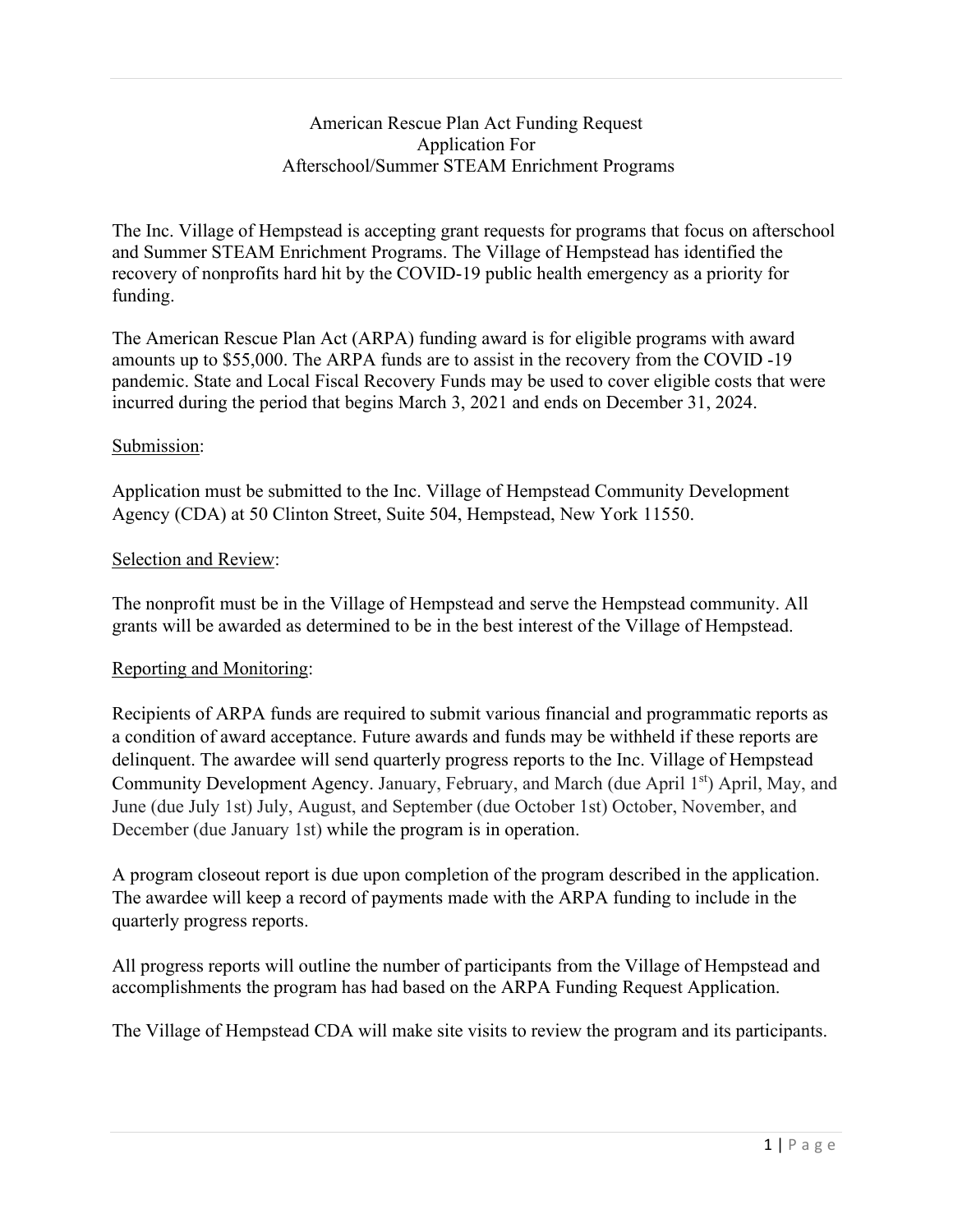(Note: Please provide answers on a separate sheet if necessary)

- **1.** Legal Name of the Organization:
- **2.** Doing Business as (DBA) name:
- **3.** EIN Number:
- **4.** Street Address: \_\_\_\_\_\_\_\_\_\_\_\_\_\_\_\_\_\_\_\_\_\_\_\_\_\_\_\_\_\_\_\_\_\_\_\_\_\_\_\_\_\_\_\_\_\_\_\_\_\_ City: State: State: Zip code:
- **5.** Phone number: \_\_\_\_\_\_\_\_\_\_\_\_\_\_\_\_\_\_\_\_\_\_\_\_\_\_\_\_\_\_\_\_\_
- **6.** Project Contact: \_\_\_\_\_\_\_\_\_\_\_\_\_\_\_\_\_\_\_\_\_\_\_\_\_\_\_\_\_\_\_\_\_\_\_\_\_
- 7. Project Contact phone number:
- 8. Project Contact phone email address:

 $\mathcal{L}_\mathcal{L}$  , which is a set of the set of the set of the set of the set of the set of the set of the set of the set of the set of the set of the set of the set of the set of the set of the set of the set of the set of

- **9.** DUNS number \_\_\_\_\_\_\_\_\_\_\_\_\_\_\_\_\_\_\_\_\_\_\_\_\_\_\_\_\_\_\_\_\_\_\_\_\_
- **10.** Please provide a completed W-9 as an attachment.
- **11.** Provide a copy of the organization's bylaws.
- **12.** Describe the community need that your organization will target with the use of ARPA funds and how the Village of Hempstead community will be impacted:

 $\mathcal{L}_\text{G}$  , and the contribution of the contribution of the contribution of the contribution of the contribution of the contribution of the contribution of the contribution of the contribution of the contribution of t

 $\mathcal{L}_\text{G}$  , and the contribution of the contribution of the contribution of the contribution of the contribution of the contribution of the contribution of the contribution of the contribution of the contribution of t

 $\mathcal{L}_\text{G}$  , and the contribution of the contribution of the contribution of the contribution of the contribution of the contribution of the contribution of the contribution of the contribution of the contribution of t

 $\mathcal{L}_\text{G}$  , and the contribution of the contribution of the contribution of the contribution of the contribution of the contribution of the contribution of the contribution of the contribution of the contribution of t

 $\mathcal{L}_\text{G}$  , and the contribution of the contribution of the contribution of the contribution of the contribution of the contribution of the contribution of the contribution of the contribution of the contribution of t

 $\mathcal{L}_\text{max} = \mathcal{L}_\text{max} = \mathcal{L}_\text{max} = \mathcal{L}_\text{max} = \mathcal{L}_\text{max} = \mathcal{L}_\text{max} = \mathcal{L}_\text{max} = \mathcal{L}_\text{max} = \mathcal{L}_\text{max} = \mathcal{L}_\text{max} = \mathcal{L}_\text{max} = \mathcal{L}_\text{max} = \mathcal{L}_\text{max} = \mathcal{L}_\text{max} = \mathcal{L}_\text{max} = \mathcal{L}_\text{max} = \mathcal{L}_\text{max} = \mathcal{L}_\text{max} = \mathcal{$ 

 $\mathcal{L}_\text{G}$  , and the contribution of the contribution of the contribution of the contribution of the contribution of the contribution of the contribution of the contribution of the contribution of the contribution of t

 $\mathcal{L}_\text{G}$  , and the contribution of the contribution of the contribution of the contribution of the contribution of the contribution of the contribution of the contribution of the contribution of the contribution of t

**13.** Describe the impact the COVID-19 pandemic has had on your organization and program(s):

**14.** Describe in detail how your program will target the given need established outlined in question 12 above: